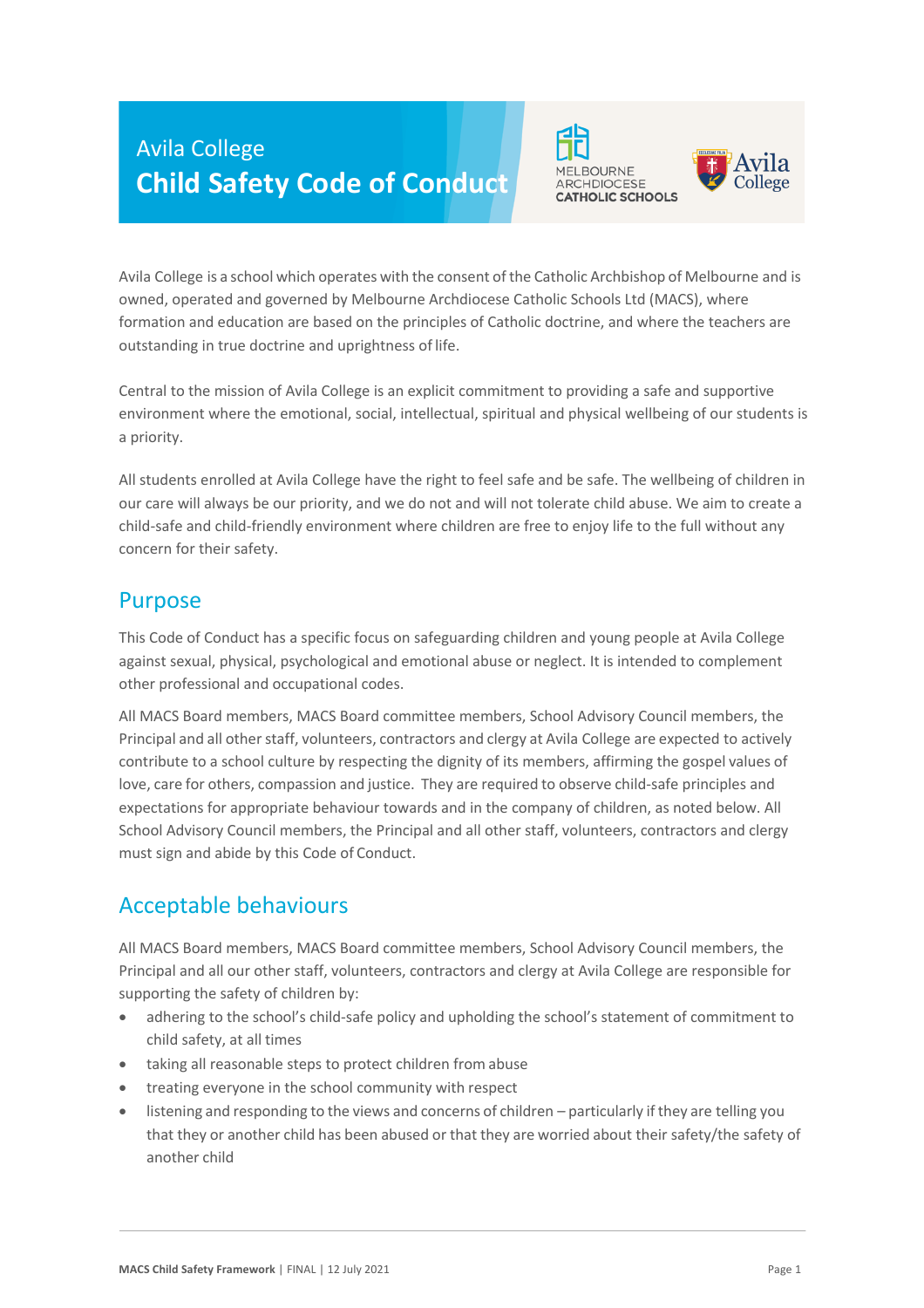- promoting the cultural safety, participation and empowerment of Aboriginal and Torres Strait Islander children (for example, by never questioning an Aboriginal or Torres Strait Islander child's self-identification)
- promoting the cultural safety, participation and empowerment of children with culturally and linguistically diverse backgrounds (for example, by having a zero-tolerance for discrimination)
- promoting the safety, participation and empowerment of children with a disability (for example, during personal care activities)
- ensuring as far as practicable that adults are not alone with a child
- reporting any allegations of child abuse to the school's leadership (or child safety officer if the school has appointed someone to this role)
- understanding and complying with all reporting obligations as they relate to mandatory reporting and reporting under the *Crimes Act 1958* (Vic.)
- reporting any child safety concerns to the school's leadership (or child safety officer if the school has appointed someone to this role)
- ensuring as quickly as possible that the child is safe if an allegation of child abuse is made
- reporting to the Victorian Institute of Teaching (VIT) any charges, committals for trial or convictions in relation to a sexual offence by a registered teacher, orspecific allegations or concerns about a registered teacher.

# Unacceptable behaviours

All MACS Board members, MACS Board committee members, School Advisory Council members, the Principal and all our other staff, volunteers, contractors and clergy at Avila College must not:

- ignore or disregard any suspected or disclosed child abuse
- develop any 'special'relationships with children that could be seen asfavouritism (for example, the offering of gifts or special treatment for specific children)
- exhibit behaviours with children which may be construed as unnecessarily physical (for example, inappropriate sitting on laps)
- put children at risk of abuse (for example, by locking doors)
- initiate unnecessary physical contact with children or do things of a personal nature that a child can do for themselves (for example, toileting or changing clothes)
- engage in open discussions of a mature or adult nature in the presence of children (for example, personal social activities)
- use inappropriate language in the presence of children
- express personal views on cultures, race or sexuality in the presence of children
- discriminate against any child, including because of age, gender, race, culture, vulnerability, sexuality, ethnicity or disability
- work with children while under the influence of alcohol or illegal drugs
- have contact with a child or their family outside school without the school leadership's or child safety officer's (if the school has appointed someone to this role) knowledge and/or consent orthe school governing authority's approval (for example, unauthorised after-hours tutoring, private instrumental/other lessons or sport coaching); accidental contact, such as seeing people in the street, is appropriate
- have any online contact with a child (including by social media, email, instant messaging etc.) or their family unless necessary (for example, providing families with eNewsletters or assisting students with their schoolwork)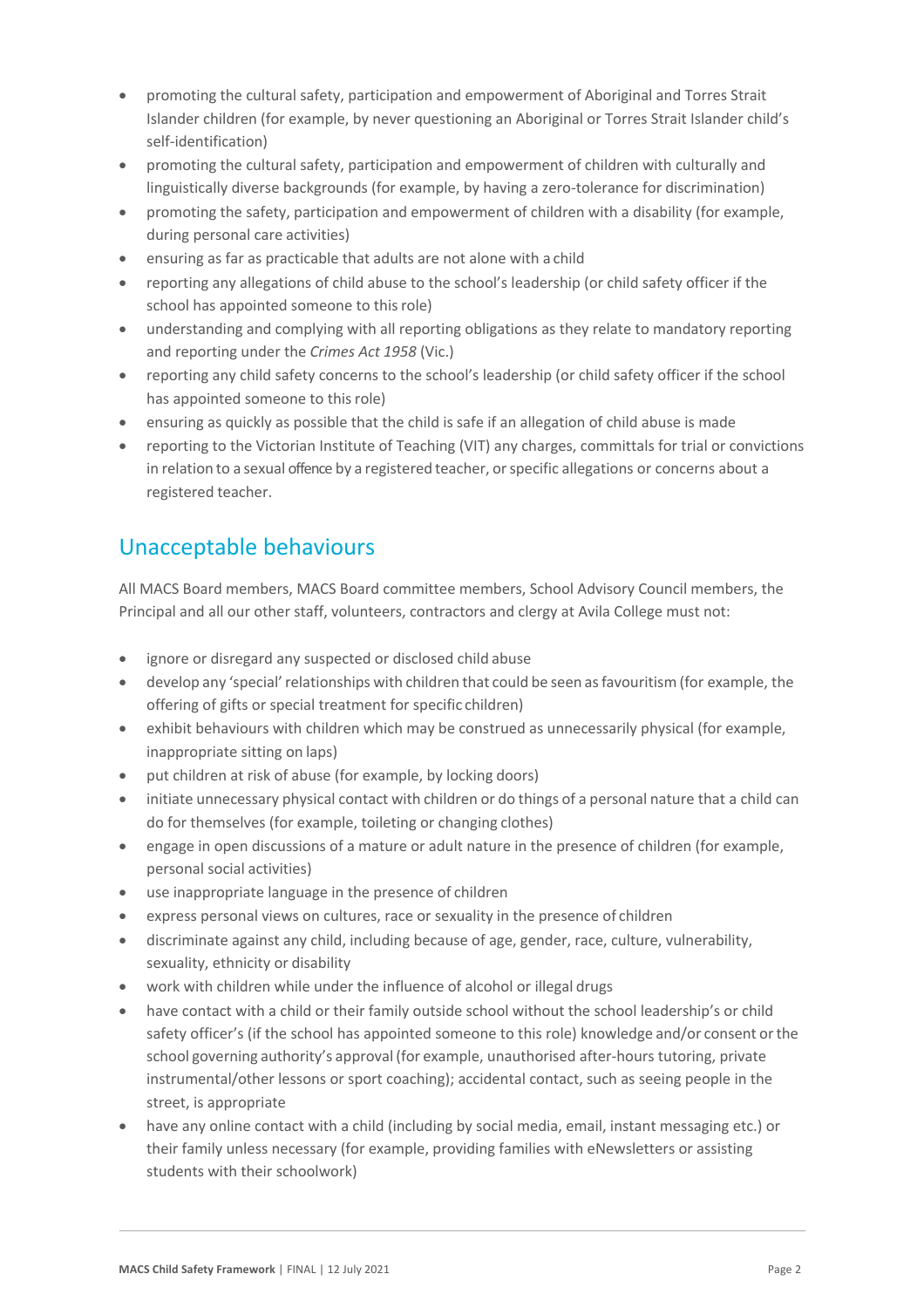- use any personal communication channels/devices such as a personal email account
- exchange personal contact details such as phone numbers, social networking sites or email addresses
- photograph or video a child without the consent of the parents or carers
- consume alcohol or drugs at school or at school events in the presence of children.

# Teachers

Teachers are also required to abide by the principles relating to relationships with students as set out in the Victorian Teaching Profession's Code of Conduct published by the VIT. These principles include:

- knowing their students well, respecting their individual differences and catering for their individual abilities
- working to create an environment which promotes mutual respect
- modelling and engaging in respectful and impartial language
- protecting students from intimidation, embarrassment, humiliation and harm
- respecting a student's privacy in sensitive matters
- interacting with students without displaying bias or preference
- not violating or compromising the unique position that a teacher holds of influence and trust in their relationship with students.

### Psychologists and school counsellors

In their dealings with students, psychologists and school counsellorsshould also take into account their professional obligations as set out in a code of ethics or practice to which they are bound, including because of their membership of:

- the Australian Health Practitioner Regulation Agency
- the Australian Counselling Association
- Speech Pathology Australia.

#### Sports and recreation

Coaches, staff members and volunteers involved in coaching, training or assisting students during sporting and recreation activities should adopt practices that assist children to feel safe and protected, including:

- using positive reinforcement and avoiding abusive, harassing or discriminatory language
- coaching students to be 'good sports'
- explaining the reason for the contact and asking for the student's permission if physical contact with a student by a coach or other adult is necessary during a sporting or other recreational activity
- avoiding (where possible) situations where an adult may be alone with a student such as in a dressing or change room, first aid room, dormitory or when the student needsto be transported in a vehicle.